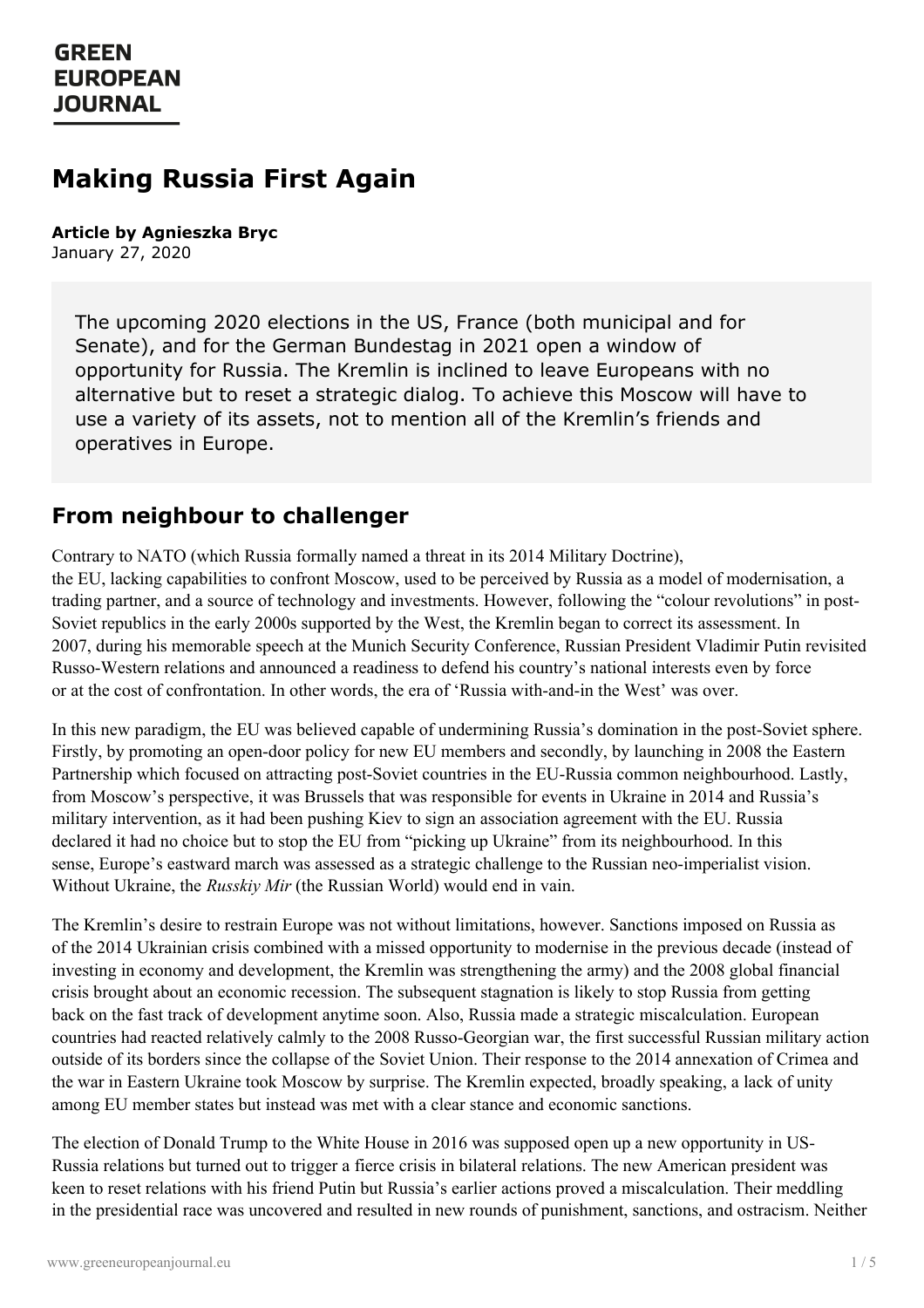Putin nor his chief of diplomacy Siergiey Lavrov were credible when repeating their mantra that Russia was ready to dialogue with Western partners on the basis of "mutual trust" and a respect for "national interests".

# **Looking for balance**

Aware of the harsh circumstances created by the loss of trust in the West's relations with Russia since 2014, the badly timed series of diplomatic skirmishes (after Russia's US election meddling and the Skripal poisoning case in the UK), and its own relative economic weakness, Russia has prioritised striking a balance with the West. Moscow assumed that the strategy of managing instability may bring results within Europe as it had done in Ukraine and the post-Soviet space. The Kremlin strategists had a number of cards to play. First and foremost, fueling the conflicts and discrepancies throughout the Western world via disinformation, media coverage and social media tools. Next, creating demand, especially among the Western European countries, to go back to a business-as-usual formula with Russia and in the meantime downplaying warning signals from Eastern Europeans by labeling them Russophobic and thus unreliable. Last but not least, strengthening the European far-right as Russia's ally or a Trojan horse in the democratic and liberal world.

Instead of confronting the whole European camp, much more reasonable from a Russian perspective was to promote bilateral contacts with key countries such as Germany, France and the pre-Brexit U.K. Regarding the latter, in the Kremlin's view Brexit has successfully focused London on leaving the EU and neutralised it as one of the leading powers in the continent. As far as Germany is concerned, the unquestionable European leader, Moscow tried for a long time to keep Berlin's *Ostpolitik* friendly. Neither Nord Stream 1 nor Nord Stream 2 has ever been just a business project. For Russia, both gas pipelines via the Baltic Sea are of undoubted strategic and geopolitical importance in keeping their partner pro-Russia orientated.

> *Moscow assumed that the strategy of managing instability may bring results within Europe as it had done in Ukraine and the post-Soviet space.*

Germany's consistent position on sanctions has deprived the Kremlin of the chance to deepen divisions between the western and southern EU member states calling for softer restrictions and those in the East that recognise Russia as a threat. Russia, accustomed to tactically packaging together various international issues, failed in this particular case because Germany (being experienced in equal-distance policy, such as in the Middle East towards Israel and Palestine) was able to continue, though not without domestic dissent, the Nord Stream 2 project while at the same time voting to maintain sanctions on Russia. Moreover, the shift in *Ostpolitik* is now based on a serious loss of mutual trust. It was hard to improve mutual trust, particularly after the 2016 ["Lisa](https://www.nato.int/docu/review/articles/2016/07/25/the-lisa-case-germany-as-a-target-of-russian-disinformation/index.html) case" (in which the German public turned out to be the target of Russian disinformation) and considering the growing bias within some German parties like [left-wing](https://www.opendemocracy.net/en/odr/don-t-ignore-left-connections-between-europe-s-radical-left-and-ru/) Die Linke or the farright AfD which have developed links with Russian state institutions. Nevertheless, unlike southern European countries, Germany's security institutions have since identified Russia as one of the country's main challenges and bilateral relations have become increasingly

[politicised](https://www.greeneuropeanjournal.eu) and securitised. The "Russia-friendly club", however, was quite soon joined by French President Emmanuel Macron who, facing massive "yellow vests" protests in autumn 2018 and trying to attract a right-wing electorate while also improving France's position towards Germany, put forth once again in November 2019 his controversial 2017 concept of "Europe's strategic [autonomy](https://www.ecfr.eu/specials/scorecard/independence_play_europes_pursuit_of_strategic_autonomy)". While the diagnosis might be correct, the solution was widely criticised,

especially in Eastern Europe. In Moscow, however, some of Macron's remarks, like those on "the brain death of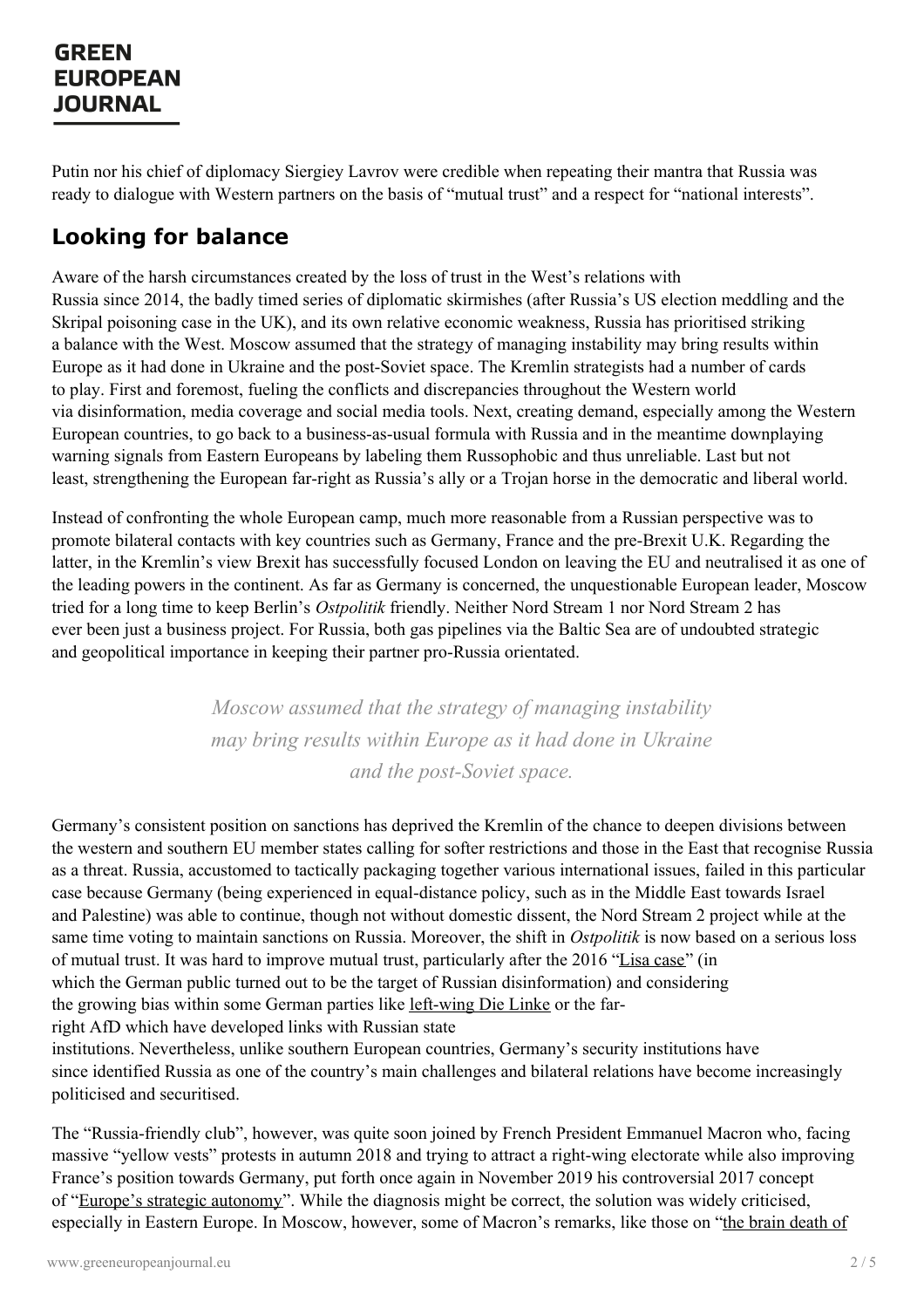NATO", were praised by Maria Zakharowa, the [spokeswoman](https://www.bbc.com/news/world-europe-50335257) for the Russian Ministry of Foreign Affairs, as "golden words". The Kremlin also lauded Macron's call for overcoming security dependence on the US in the face of deepening global competition with the US and China. Nevertheless, Macron's words seemed naïve even to the Kremlin due to the simple fact that the French President appears a political lightweight compared to Angela Merkel, the real shaper of Europe's Eastern politics.

## **Lessons learned**

Just as Angela Merkel has learned that Putin's Russia will not respect Western values, Vladimir Putin has learned a few things as well. The 1999 Kosovo lesson taught him the impact of the "CNN effect". From then on, Putin has invested much in Russian-speaking international broadcast, media coverage and social media tools. The second learning came from the 2007 cyberattack on Estonia, a small but impressive e-state with a very advanced egovernance. This was the first cyberattack of its size on a sovereign state and it taught Putin that cyberaggression is cheap, effective, and legally still in the shadows. Cyber activity thus became a new Russian domain, where its capabilities have been improving and tested on the US and European

neighbours. Finally, the 2008 Georgian war proved to Putin that the old Leninist slogan *kto-kogo* ("who will beat whom?")<sup>1</sup> is still valid, reinforcing his logic that world politics is a zero-sum game. The West's relatively soft reaction surprised Russians, leading them to assume that if the West averted its eyes from a country Russia attacked once, it may do the same next time.

So, instead of confronting NATO and the EU openly, Russia implemented tried and tested measures like widespread propaganda in Western Europe, precise cyber targeting, and corruption of parties which might prove useful in promoting the Russian interests and worldview. Not surprisingly, Russia's best assets are far-right parties and politicians who are, in general, ardently anti- European, anti-liberal and anti-migrant. They typically disapprove of European integration and prefer – in line with the Kremlin – conservative values, nationalism, autocracy and xenophobia.

> *Instead of confronting NATO and the EU openly, Russia implemented tried and tested measures like widespread propaganda in Western Europe, precise cyber targeting, and corruption of parties which might prove useful in promoting the Russian interests and worldview.*

Among the most prominent of Putin's friends is former Italian Deputy Prime Minister and leader of Lega Nord, Matteo Salvini, who openly admires Putin and calls sanctions against Moscow "madness". Next, France's far-right icon Marine Le Pen, Hungarian

Prime Minister Viktor Orbán, who imported Putin's version of "illiberal democracy", and the Austrian former-Foreign [Minister](https://www.greeneuropeanjournal.eu) Karin Kneissl, at whose wedding Putin was seen dancing and who represented one of the few EU governments which did not expel any Russian diplomats after the 2018 Skripal poisoning in the UK. More parties might be defined as belonging to this group, such as the governing Polish Law and Justice Party, which is officially Russosceptic but, by virtue of being conservative and populist, is closer to Moscow than its leader Jarosław Kaczyński would be ready to admit.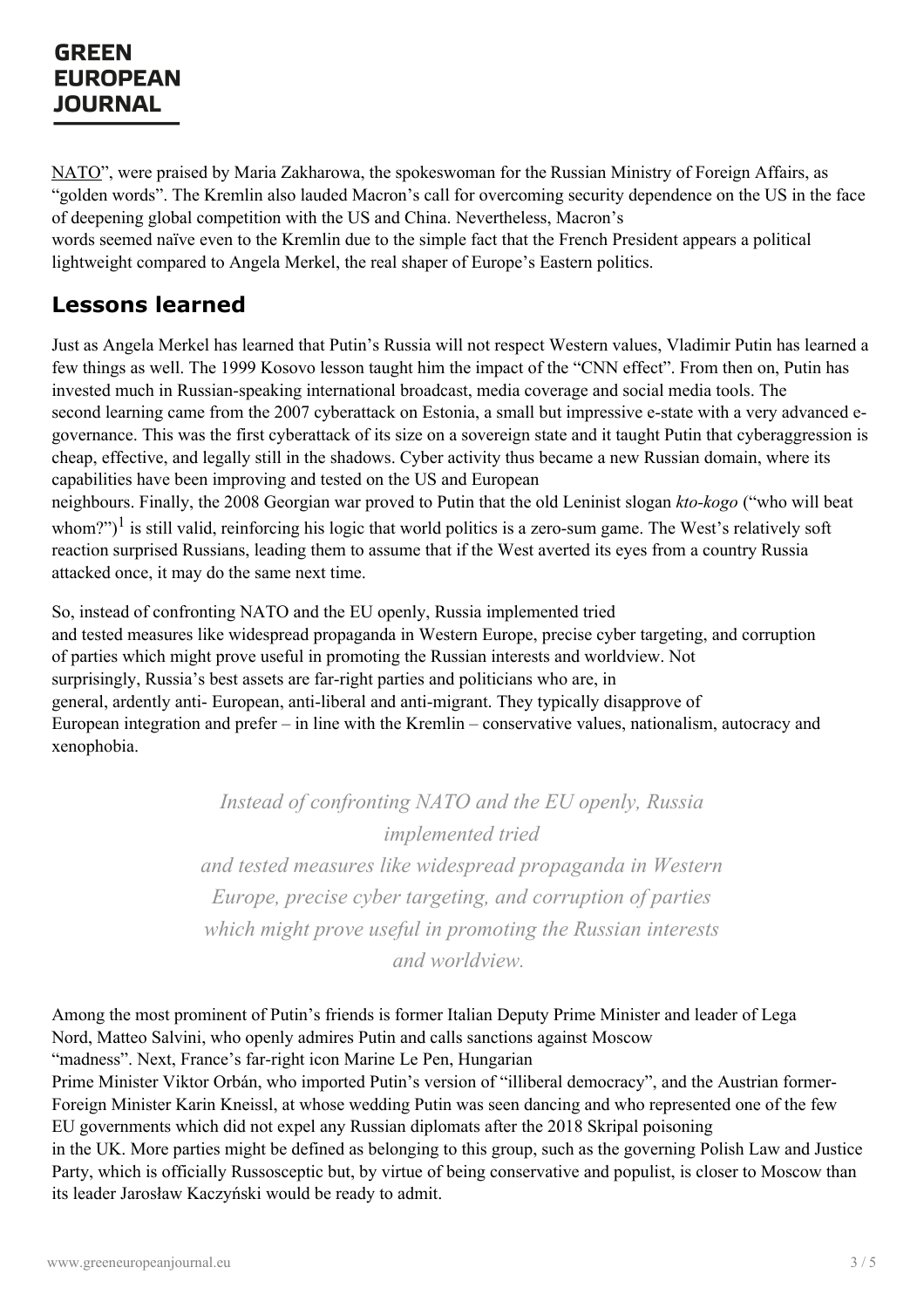#### **What to expect?**

Moscow seems to be very successful, but only at first sight. Its strategic goals have still not been achieved. The West does not recognise the post-Soviet sphere as a Russian buffer zone. Moscow has not been restored to a prestigious rank among key global players in the shape of G8 membership. And the sanctions stopping Russia from developing and modernising its economy are still in place.

So, what is to be expected from Russia in the near future? Firstly, in 2020 and 2021 an electoral festival will take place in the US, Germany and France, which Russia will be trying to use as an opportunity to foment populism. What's more, if interfering in the US elections in 2016 turned out to be effective, financially not a burden, and legally still safe, it would be very naïve to expect Russia to abandon a strategy which – with some political costs – has granted Moscow undeniable weight on the international stage.

Secondly, Russia will do as much as possible to marginalise the Russosceptic countries of Eastern Europe. Some of them, like the Baltic countries, Poland, and Ukraine, have justified concerns about a creeping reset with Russia that would endanger their security and sovereignty.

Thirdly, Putin can be expected to continue repeating that "Moscow is ready to normalise mutual relations" or that "Russia is a very beneficial partner to the West" in resolving numerous urgent international problems, for instance that of Donbas and Lugansk in Ukraine, the Syrian war, migration to southern European coastline, or by helping the United States counterbalance the emerging Chinese superpower.

Now, the ball is in the West's court. Undoubtedly, it is fundamental to bear in mind two facts. First, it is no longer dealing with the Russia of 1990. Today it is a country revisiting the liberal order, labelling NATO an enemy, and challenging the West since the Kremlin realised that troublemaking works. Second, either the West will demand that Russia respects international law, democratic values, and free world standards, or it will finally lose its sway over Moscow. Without such clarity from the West, it will suffice for Putin to follow a simple assumption: sit back, be patient, and wait for the next country looking for *rapprochement* (France today, another tomorrow) in the name of solving bigger international problems.

#### Footnotes

1. Supposedly formulated by Lenin in 1921, this slogan has come to be understood to denote the inevitability of class struggle in which all compromises between antagonists are merely tactical manoeuvres in the struggle for domination.



Agnieszka Bryc is an assistant professor at the Nicolaus Copernicus University in Toruń, Poland. She is a former member of the board of the Centre for Eastern Studies (OSW). She specialises in Russian foreign policy and Israeli security.

Published January 27, 2020 Article in English Published in the *Green European Journal* Downloaded from <https://www.greeneuropeanjournal.eu/making-russia-first-again/>